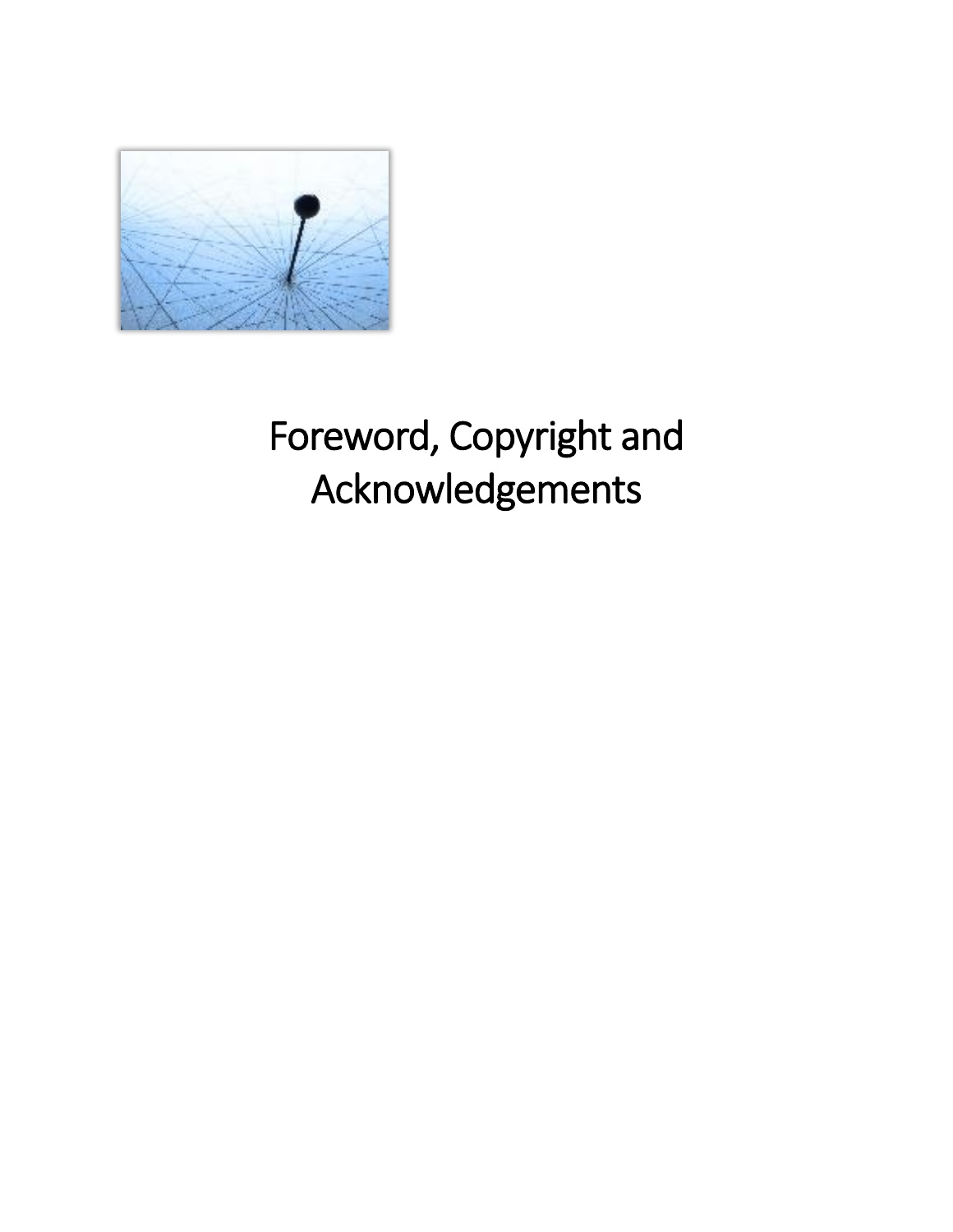### Foreword

We are excited to share with you the World Bank Group Archive's Records Management Roadmap for governments and public-sector organizations!

As part of its [Open Development goals,](https://www.worldbank.org/en/who-we-are) the World Bank Group has opened its data, knowledge, and research to foster innovation and increase transparency in development, aid flows, and finances. A variety of tools, programs, and policies facilitates these goals.

The Records Management Roadmap is one of the World Bank Group's Archives contributions to the Open Development objectives. It was developed by records management specialists at the World Bank Group with the help of expert consultants and advisors. The goal of the *Roadmap* is to support governments and public-sector organizationsin the planning and designing of effective records management programs. The *Roadmap* emphasizes the value of records management for accountability, transparency and efficiency, which are central to good governance and to strengthening public agencies to deliver high-quality services and support for citizens.

While the primary audience includes public-sector agencies, we believe that the *Roadmap* is useful for any type of organization, anywhere. Effective and accountable records management is important in all aspects of public and private life, and we hope that the *Roadmap* will prove useful for anyone who needs advice and guidance to support the care of records as sources of authentic and reliable evidence.

The eight parts that make up this *Roadmap* are a set of tools to help your organization assess the strengths, gaps, and weaknesses in current records management practices, set targets for change and continuous improvement in those practices and plan strategic actions to enhance operations. The *Roadmap* also provides an overview of key records management principles and practices and a list of resources to help your organization locate best-practice examples and guidance in records management planning and development.

The *Roadmap* aims to be a practical tool in a variety of contexts, and we would greatly benefit from your input and suggestions for improvement, so please share [your feedback with us!](mailto:archivesRMguidelines@worldbank.org) We also look forward to answering any questions on this *Roadmap* and to supporting you in ensuring that your organization keeps well-managed, authentic, and reliable records.

We truly hope that you find Roadmap useful and inspirational as you plan your records management journey.

With kind regards,

*Elisa Liberatori Prati* 

Elisa Liberatori Prati WBG Chief Archivist Director, Knowledge & Information Services Information & Technology Solutions

*April Miller*

April Miller Manager, Library and Archives Information & Technology Solutions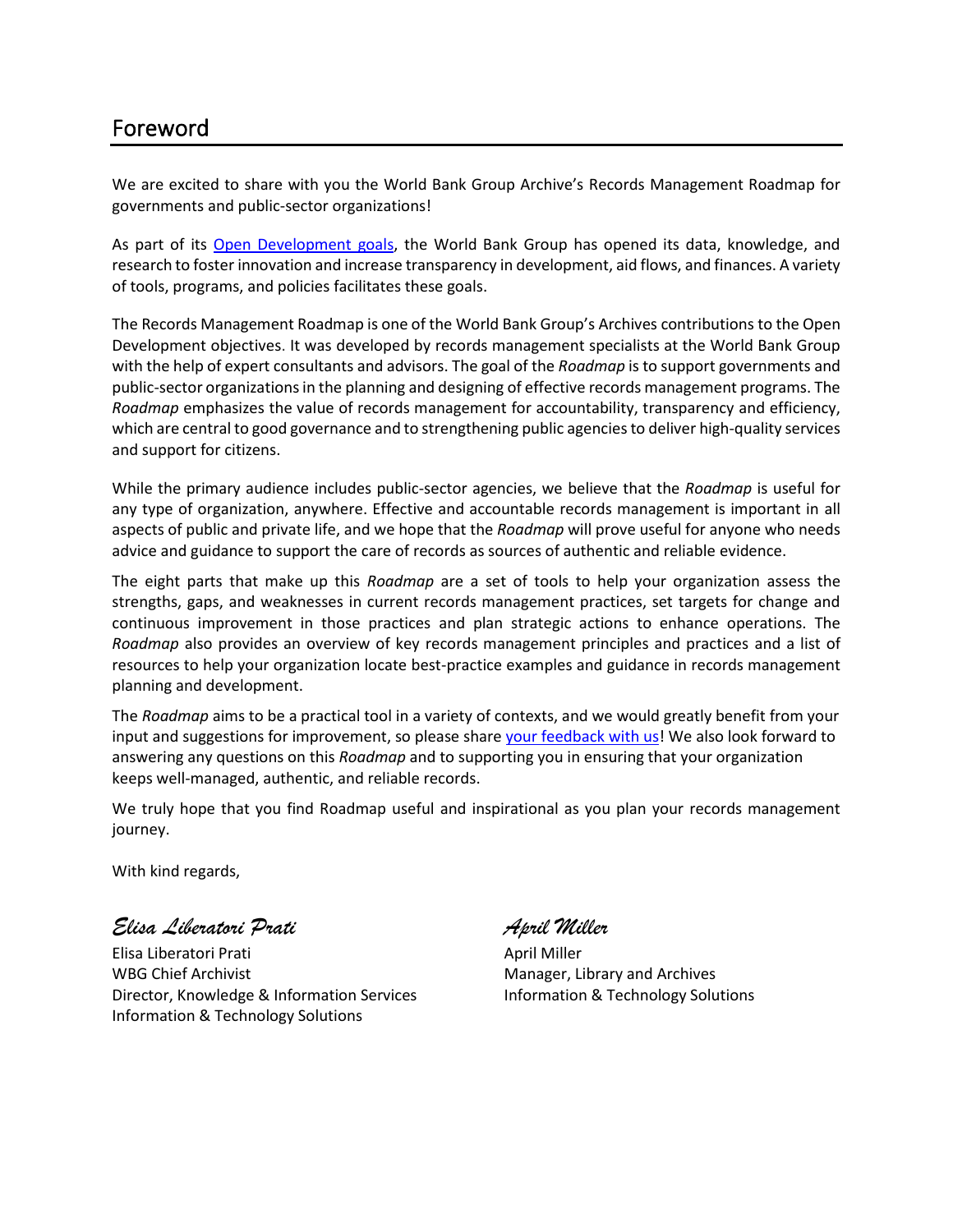# Copyright and Acknowledgements

© 2020 International Bank for Reconstruction and Development / The World Bank 1818 H Street NW, Washington, DC 20433 Telephone: 202-473-1000; Internet: www.worldbank.org

This work is a product of the staff of The World Bank with external contributions. The findings, interpretations, and conclusions expressed in this work do not necessarily reflect the views of The World Bank, its Board of Executive Directors, or the governments they represent.

The World Bank does not guarantee the accuracy of the data included in this work. The boundaries, colors, denominations, and other information shown on any map in this work do not imply any judgment on the part of The World Bank concerning the legal status of any territory or the endorsement or acceptance of such boundaries.

#### **Rights and Permissions**

The material in this work is subject to copyright. Because the World Bank encourages dissemination of its knowledge, this work may be reproduced, in whole or in part, for non-commercial purposes as long as full attribution to this work is given.

Any queries on rights and licenses, including subsidiary rights, should be addressed to World Bank Publications, The World Bank Group, 1818 H Street NW, Washington, DC 20433, USA; fax: 202-522- 2625; e-mail: pubrights@worldbank.org.